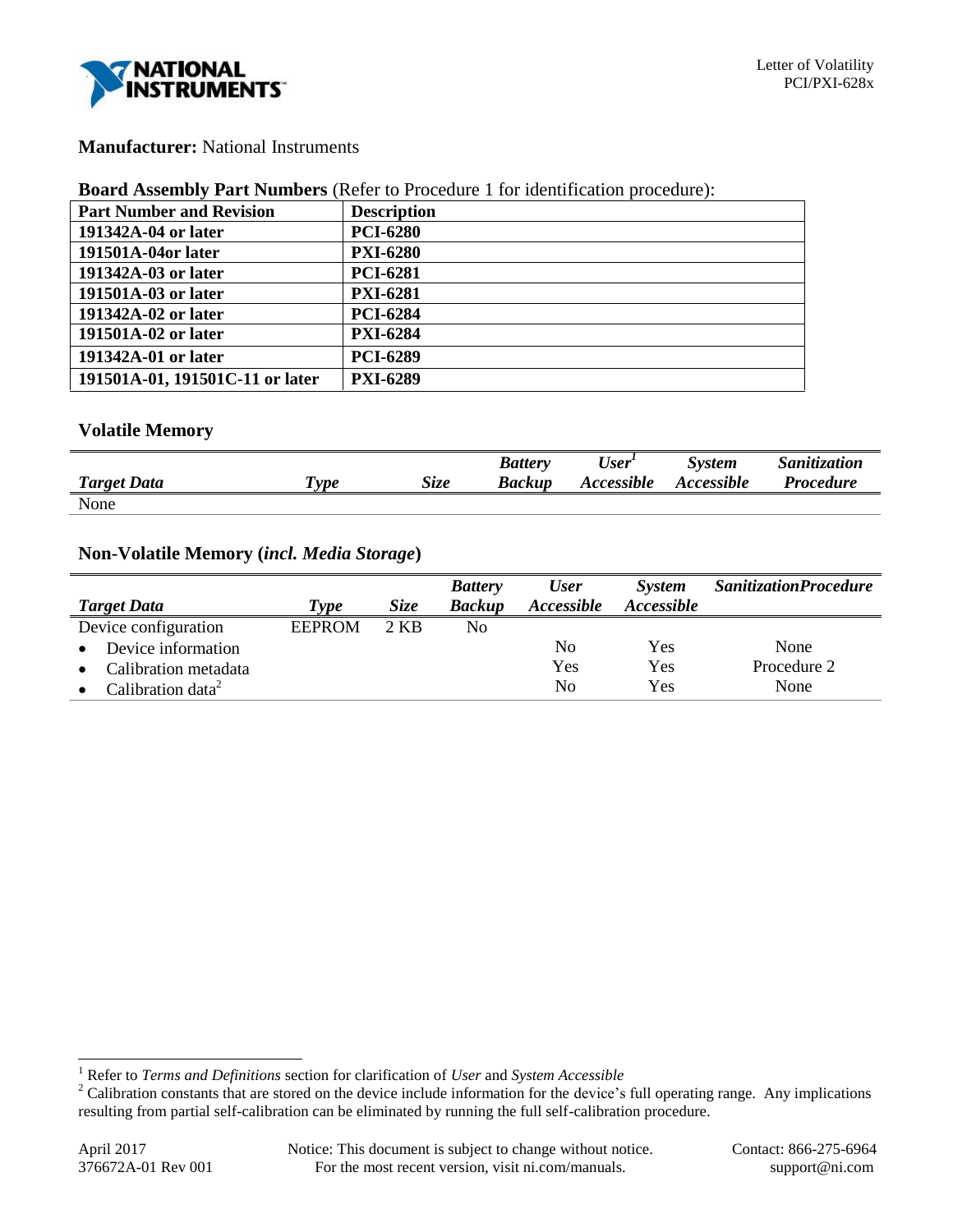

# **Procedures**

## **Procedure 1–Board Assembly Part Number Identification:**

To determine the Board Assembly Part Number and Revision,refer to the "P/N" label applied to the surface of your product as shown below. The Assembly Part Number should be formatted as "P/N: ######a-vvL" where "a" is the letter revision of the Board Assembly (eg. A, B, C…) and the "vv" is the type identifier. If the product is RoHS compliant, "L" can be found at the end of the part number.

PCI-6280/6281/6284/6289 – Secondary Side



PXI-6280/6281/6284/6289 – Secondary Side



April 2017 Notice: This document is subject to change without notice. Contact: 866-275-6964 376672A-01 Rev 001 For the most recent version, visit ni.com/manuals. support@ni.com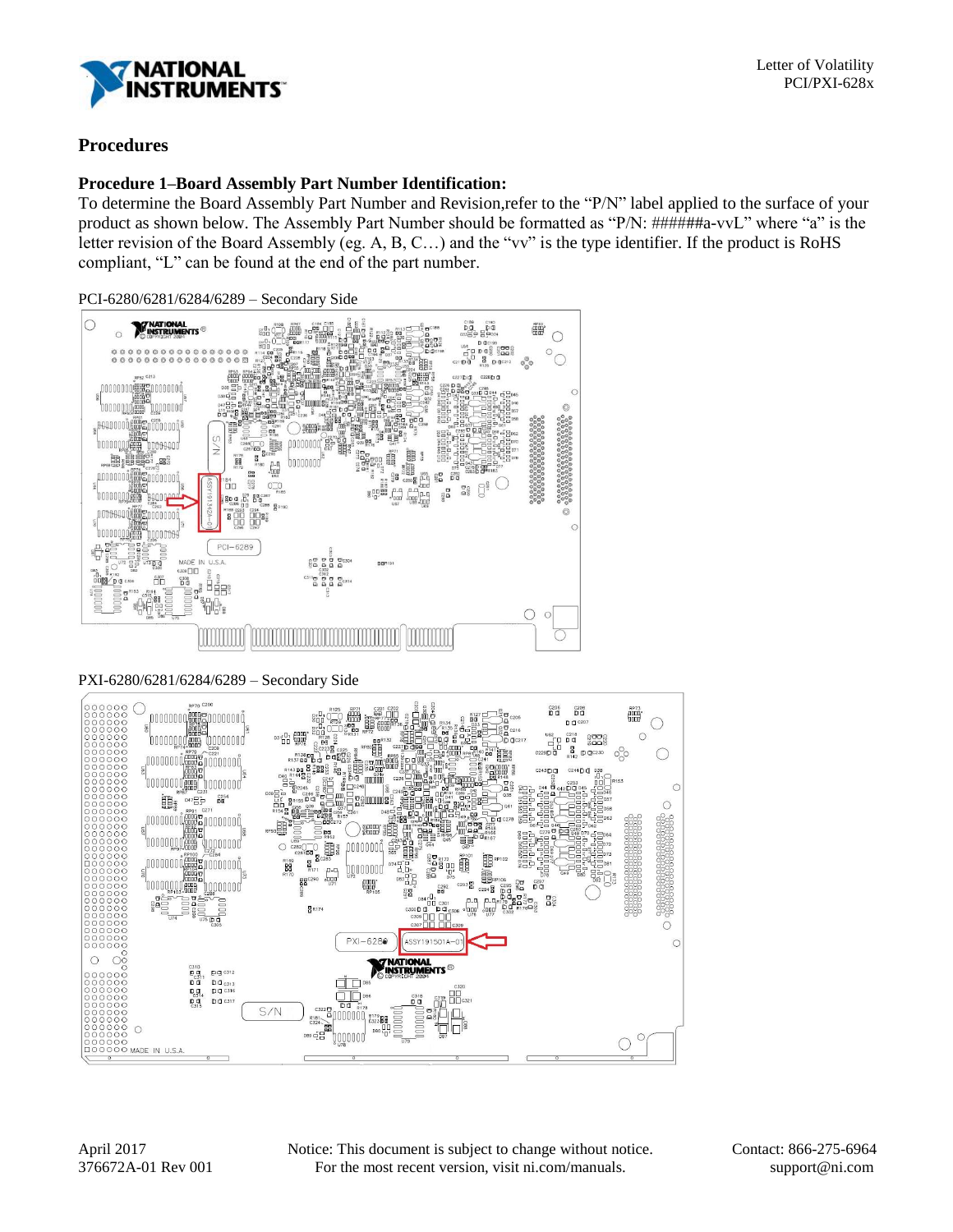

## **Procedure 2 – Device Configuration EEPROM (Calibration Metadata):**

The user-accessible areas of the Device Configuration EEPROM are exposed through a calibration Applications Programming Interface (API) in LabVIEW. To clear the Calibration Metadata area, complete the following steps:

- 1. To clear the calibration password, use the DAQmx Change External Calibration Password.vi to overwrite the current password of the device you wish to clear.
- 2. The user-accessible area of the Device Configuration EEPROM can be cleared using the NI DAQmx API. For instructions on how to clear these areas, go to [www.ni.com/info](http://www.ni.com/info) and enter info code *DAQmxLOV.*